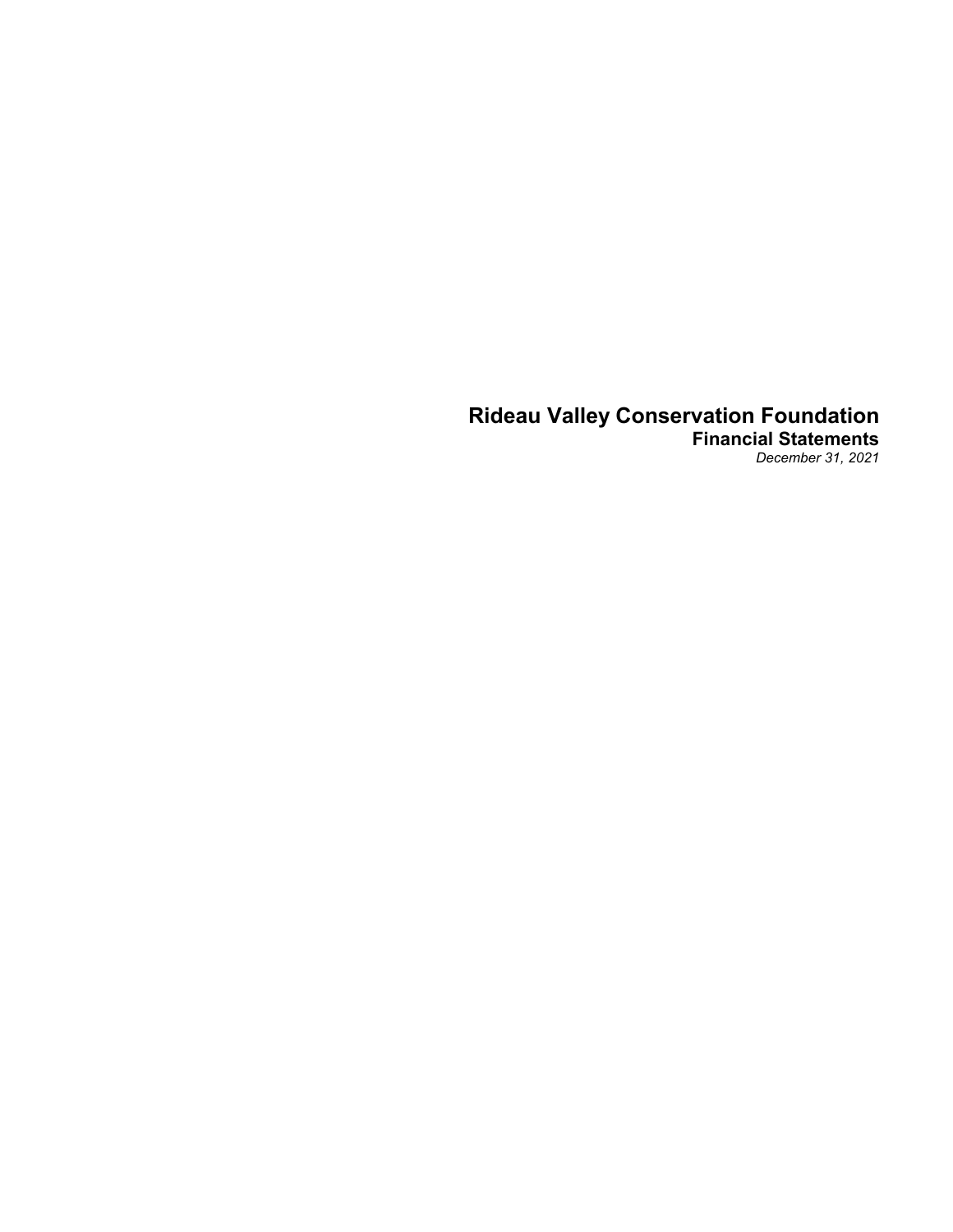| <b>Management's Responsibility</b>  |  |
|-------------------------------------|--|
| <b>Independent Auditor's Report</b> |  |
| <b>Financial Statements</b>         |  |
|                                     |  |
|                                     |  |
|                                     |  |
|                                     |  |
|                                     |  |

# Page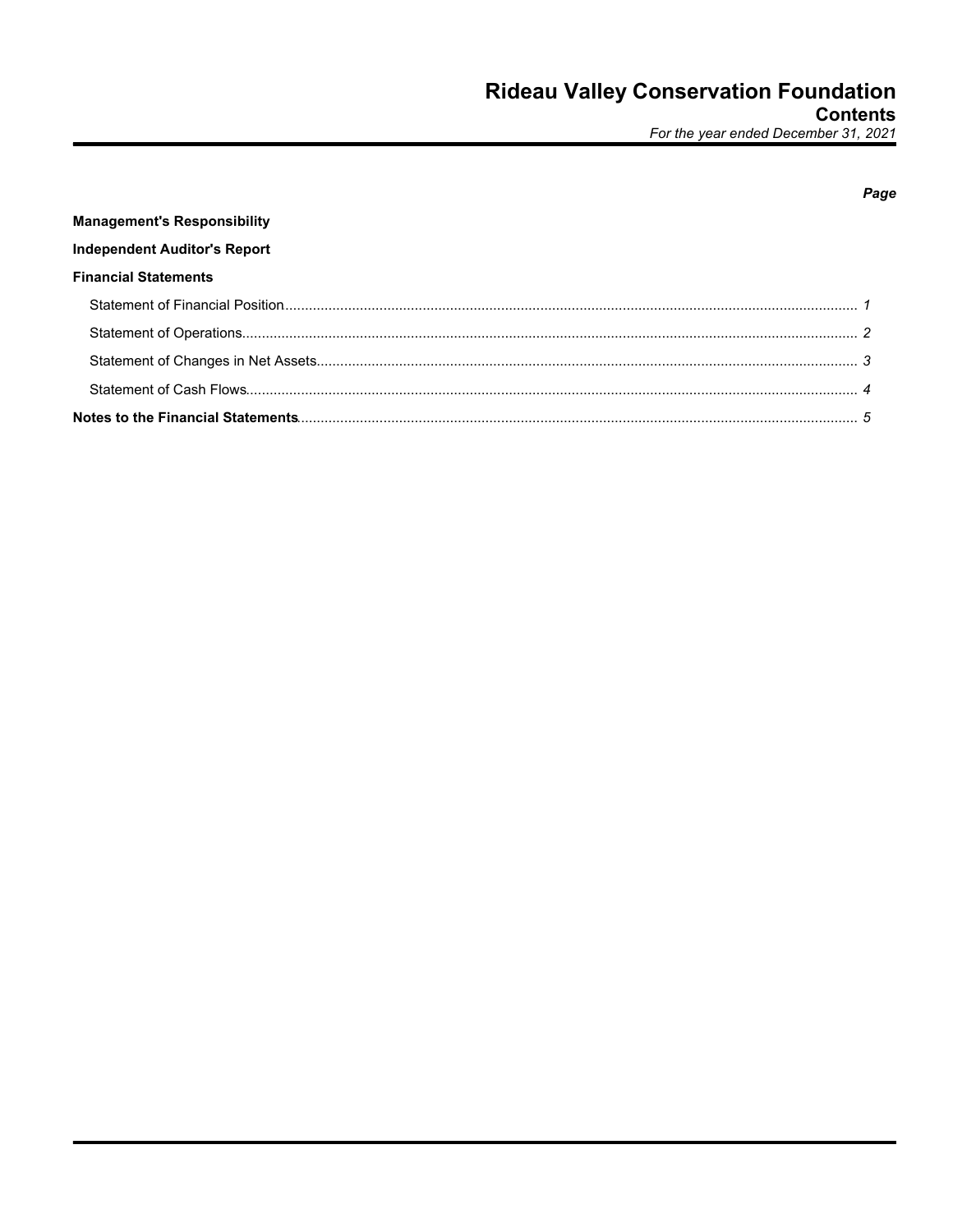To the Members of Rideau Valley Conservation Foundation:

Management is responsible for the preparation and presentation of the accompanying financial statements, including responsibility for significant accounting judgments and estimates in accordance with Canadian accounting standards for not-for-profit organizations. This responsibility includes selecting appropriate accounting principles and methods, and making decisions affecting the measurement of transactions in which objective judgment is required.

In discharging its responsibilities for the integrity and fairness of the financial statements, management designs and maintains the necessary accounting systems and related internal controls to provide reasonable assurance that transactions are authorized, assets are safeguarded and financial records are properly maintained to provide reliable information for the preparation of financial statements.

The Board of Directors is composed primarily of Directors who are neither management nor employees of the Foundation. The Board is responsible for overseeing management in the performance of its financial reporting responsibilities. The Board fulfils these responsibilities by reviewing the financial information prepared by management and discussing relevant matters with management and external auditors. The Board is also responsible for recommending the appointment of the Foundation's external auditors.

MNP LLP is appointed by the members to audit the financial statements and report directly to them; their report follows. The external auditors have full and free access to, and meet periodically and separately with, both the Board and management to discuss their audit findings.

 ${{\mathbb C}}$   ${\mathbb Z}$ 

Diane Downey, Executive Director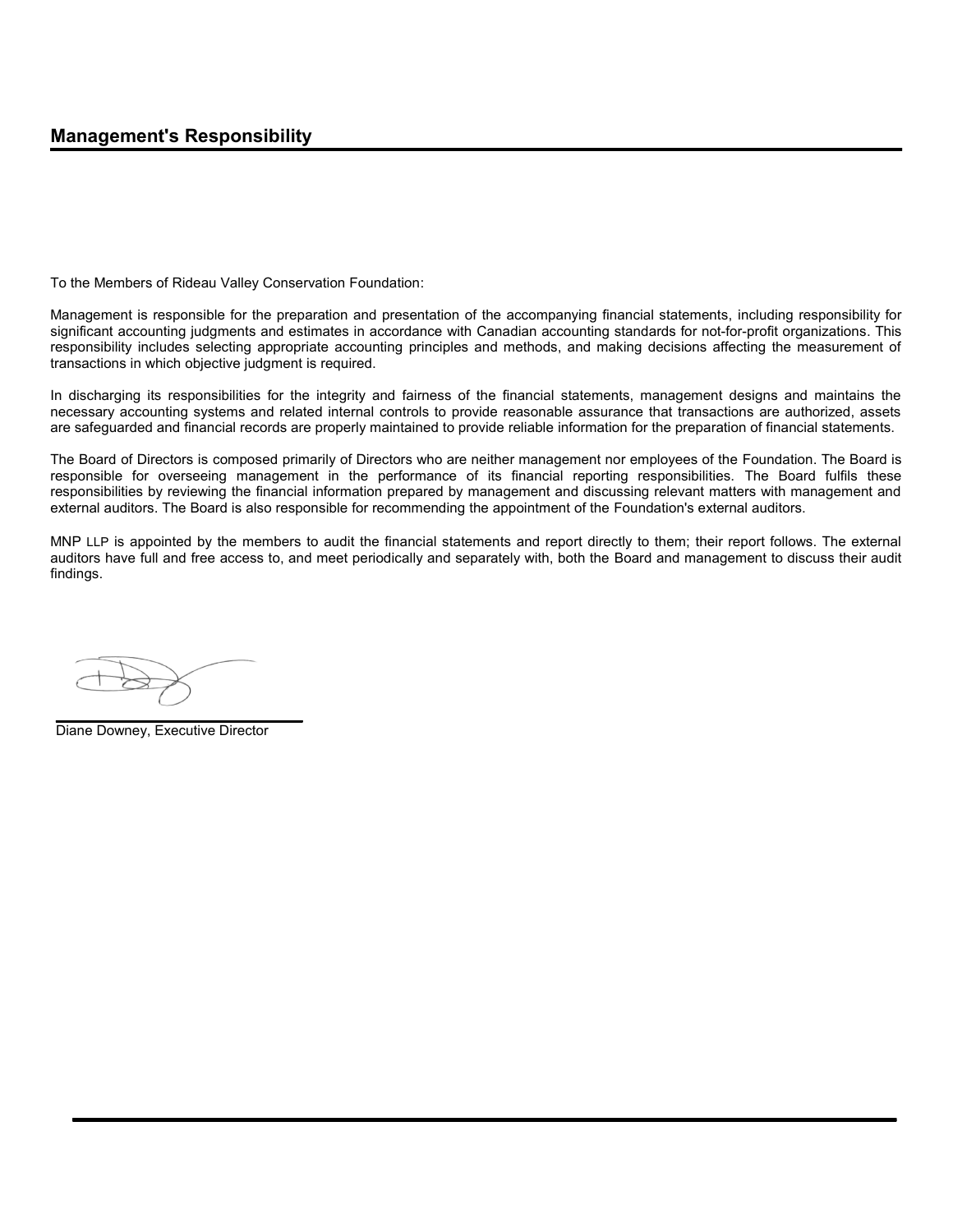

To the Members of Rideau Valley Conservation Foundation:

## **Opinion**

We have audited the financial statements of Rideau Valley Conservation Foundation (the "Foundation"), which comprise the statement of financial position as at December 31, 2021, and the statements of operations, changes in net assets and cash flows for the year then ended, and notes to the financial statements, including a summary of significant accounting policies.

In our opinion, the accompanying financial statements present fairly, in all material respects, the financial position of the Foundation as at December 31, 2021, and the results of its operations and its cash flows for the year then ended in accordance with Canadian accounting standards for not-for-profit organizations.

#### **Basis for Opinion**

We conducted our audit in accordance with Canadian generally accepted auditing standards. Our responsibilities under those standards are further described in the Auditor's Responsibilities for the Audit of the Financial Statements section of our report. We are independent of the Foundation in accordance with the ethical requirements that are relevant to our audit of the financial statements in Canada, and we have fulfilled our other ethical responsibilities in accordance with these requirements. We believe that the audit evidence we have obtained is sufficient and appropriate to provide a basis for our opinion.

#### **Responsibilities of Management and Those Charged with Governance for the Financial Statements**

Management is responsible for the preparation and fair presentation of the financial statements in accordance with Canadian accounting standards for not-for-profit organizations, and for such internal control as management determines is necessary to enable the preparation of financial statements that are free from material misstatement, whether due to fraud or error.

In preparing the financial statements, management is responsible for assessing the Foundation's ability to continue as a going concern, disclosing, as applicable, matters related to going concern and using the going concern basis of accounting unless management either intends to liquidate the Foundation or to cease operations, or has no realistic alternative but to do so.

Those charged with governance are responsible for overseeing the Foundation's financial reporting process.

## **Auditor's Responsibilities for the Audit of the Financial Statements**

Our objectives are to obtain reasonable assurance about whether the financial statements as a whole are free from material misstatement, whether due to fraud or error, and to issue an auditor's report that includes our opinion. Reasonable assurance is a high level of assurance, but is not a guarantee that an audit conducted in accordance with Canadian generally accepted auditing standards will always detect a material misstatement when it exists. Misstatements can arise from fraud or error and are considered material if, individually or in the aggregate, they could reasonably be expected to influence the economic decisions of users taken on the basis of these financial statements.

As part of an audit in accordance with Canadian generally accepted auditing standards, we exercise professional judgment and maintain professional skepticism throughout the audit. We also:

- Identify and assess the risks of material misstatement of the financial statements, whether due to fraud or error, design and perform audit procedures responsive to those risks, and obtain audit evidence that is sufficient and appropriate to provide a basis for our opinion. The risk of not detecting a material misstatement resulting from fraud is higher than for one resulting from error, as fraud may involve collusion, forgery, intentional omissions, misrepresentations, or the override of internal control.
- Obtain an understanding of internal control relevant to the audit in order to design audit procedures that are appropriate in the circumstances, but not for the purpose of expressing an opinion on the effectiveness of the Foundation's internal control.

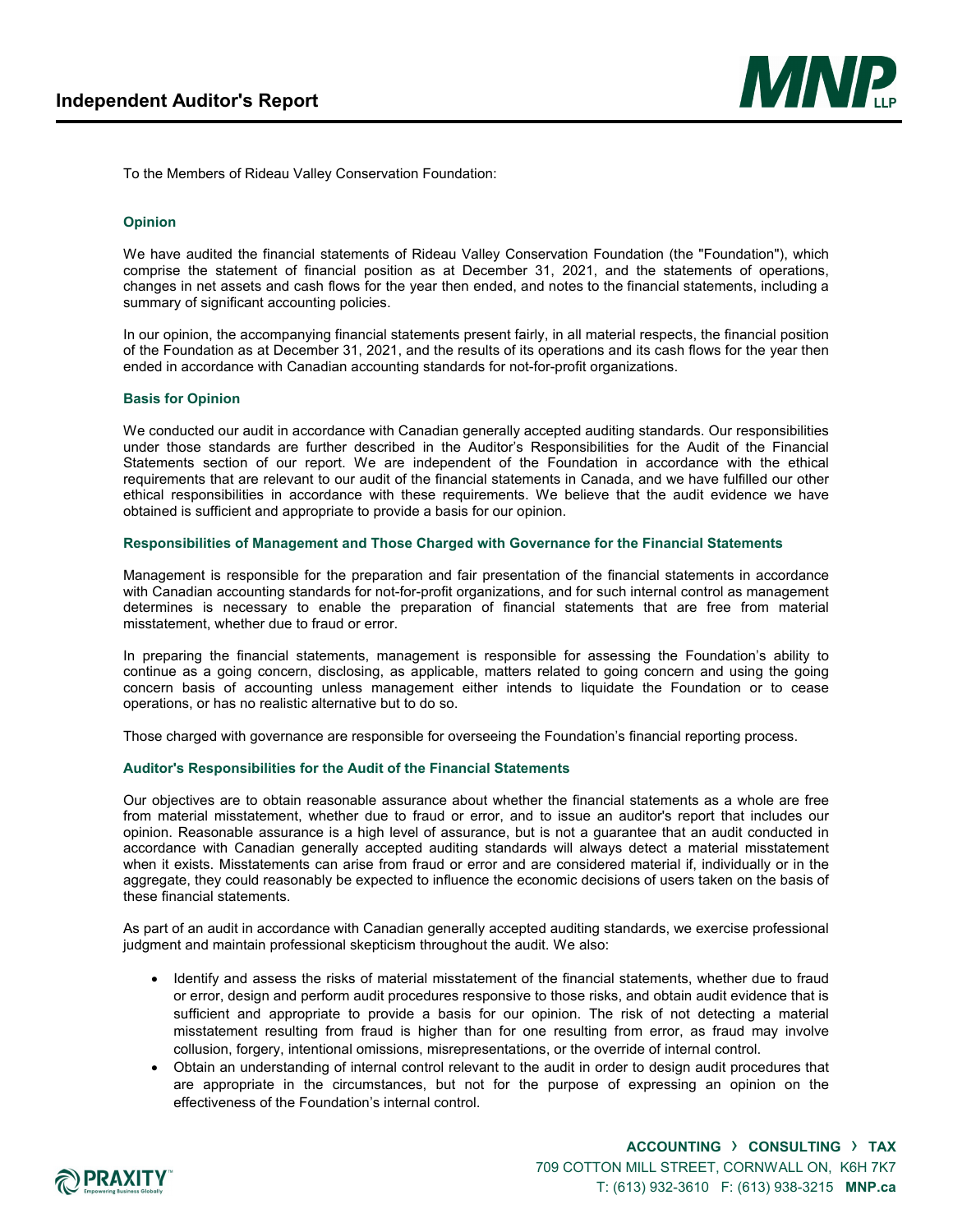- Evaluate the appropriateness of accounting policies used and the reasonableness of accounting estimates and related disclosures made by management.
- Conclude on the appropriateness of management's use of the going concern basis of accounting and, based on the audit evidence obtained, whether a material uncertainty exists related to events or conditions that may cast significant doubt on the Foundation's ability to continue as a going concern. If we conclude that a material uncertainty exists, we are required to draw attention in our auditor's report to the related disclosures in the financial statements or, if such disclosures are inadequate, to modify our opinion. Our conclusions are based on the audit evidence obtained up to the date of our auditor's report. However, future events or conditions may cause the Foundation to cease to continue as a going concern.
- Evaluate the overall presentation, structure and content of the financial statements, including the disclosures, and whether the financial statements represent the underlying transactions and events in a manner that achieves fair presentation.

We communicate with those charged with governance regarding, among other matters, the planned scope and timing of the audit and significant audit findings, including any significant deficiencies in internal control that we identify during our audit.

MNPLLP

Cornwall, Ontario Chartered Professional Accountants

June 15, 2022 Licensed Public Accountants

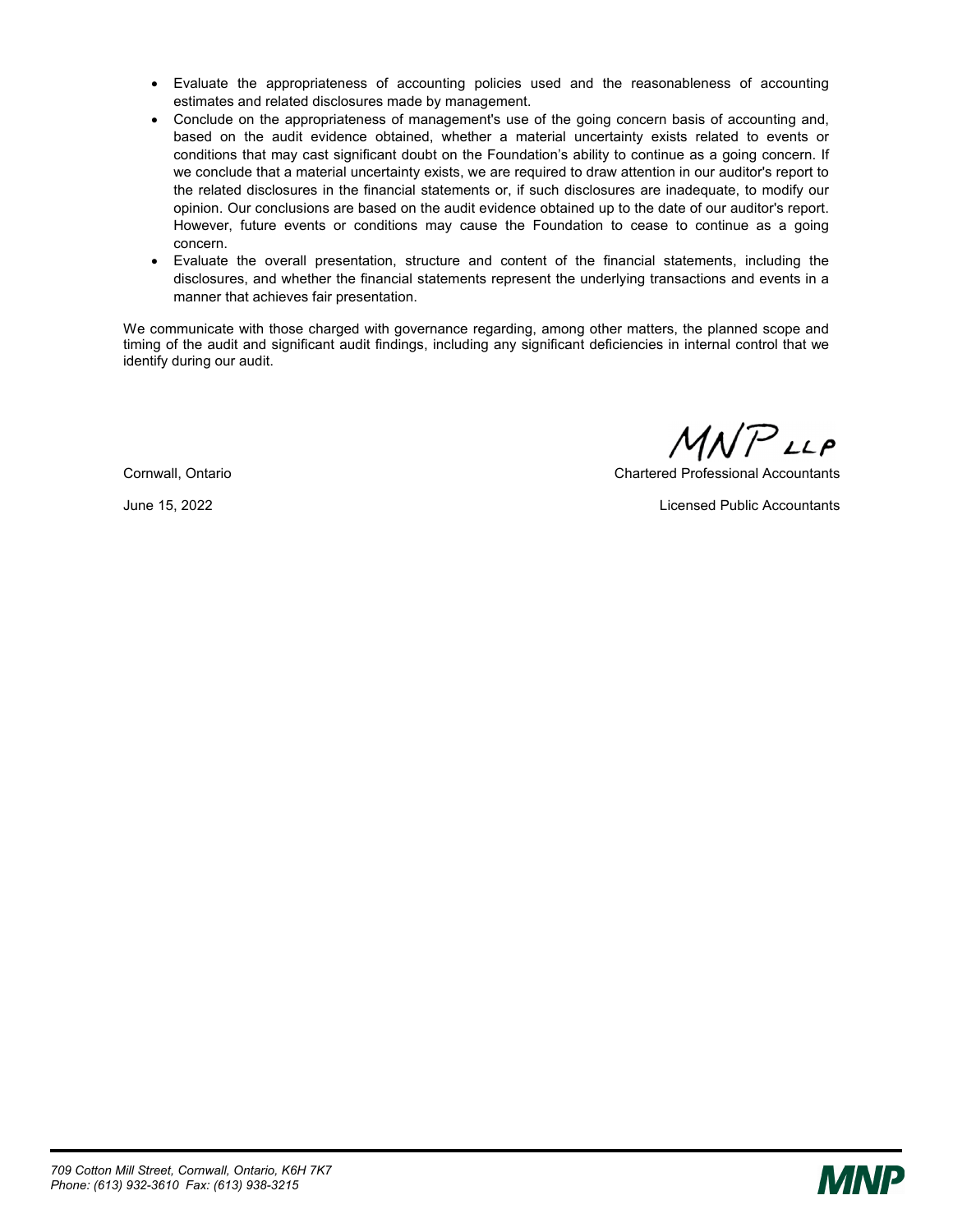# **Statement of Financial Position**

*As at December 31, 2021*

|                                                                 | <b>Unrestricted</b><br>fund | <b>Restricted</b><br>fund | <b>Endowment</b><br>fund | <b>Invested in</b><br>conservation<br>land and<br>agreements | 2021                 | 2020                 |
|-----------------------------------------------------------------|-----------------------------|---------------------------|--------------------------|--------------------------------------------------------------|----------------------|----------------------|
| <b>Assets</b>                                                   |                             |                           |                          |                                                              |                      |                      |
| <b>Current</b><br>Cash                                          | 1,382,374                   |                           |                          |                                                              | 1,382,374            | 1,245,906            |
| Accounts receivable<br>Current portion of                       | 136,742                     |                           | 2,772                    |                                                              | 139,514              | 165,508              |
| investments (Note 3)<br>Interfund balances                      |                             | 1,321,422                 | 63,934                   |                                                              | 63,934<br>1,321,422  | 63,619<br>1,223,304  |
|                                                                 | 1,519,116                   | 1,321,422                 | 66,706                   |                                                              | 2,907,244            | 2,698,337            |
| <b>Conservation lands and</b><br>agreements (Note 4)            |                             |                           |                          | 2,346,988                                                    | 2,346,988            | 1,644,278            |
| Investments (Note 3)                                            |                             |                           | 535,087                  |                                                              | 535,087              | 424,790              |
|                                                                 | 1,519,116                   | 1,321,422                 | 601,793                  | 2,346,988                                                    | 5,789,319            | 4,767,405            |
| <b>Liabilities</b><br><b>Current</b>                            |                             |                           |                          |                                                              |                      |                      |
| Accounts payable and<br>accruals<br>Due to Rideau Valley        | 13,097                      |                           |                          |                                                              | 13,097               | 32,977               |
| <b>Conservation Authority</b><br>(Note 5)<br>Interfund balances | 1,286,350                   | 136,476                   | 35,072                   |                                                              | 136,476<br>1,321,422 | 310,889<br>1,223,304 |
|                                                                 | 1,299,447                   | 136,476                   | 35,072                   |                                                              | 1,470,995            | 1,567,170            |
| Deferred revenue (Note 6)                                       |                             | 123,206                   |                          |                                                              | 123,206              | 271,467              |
|                                                                 | 1,299,447                   | 259,682                   | 35,072                   |                                                              | 1,594,201            | 1,838,637            |
| <b>Net Assets</b><br>Fund Balances (Note 7)                     | 219,669                     | 1,061,740                 | 566,721                  | 2,346,988                                                    | 4,195,118            | 2,928,768            |
|                                                                 | 1,519,116                   | 1,321,422                 | 601,793                  | 2,346,988                                                    | 5,789,319            | 4,767,405            |

# **Approved on behalf of the Board**

**Director Director**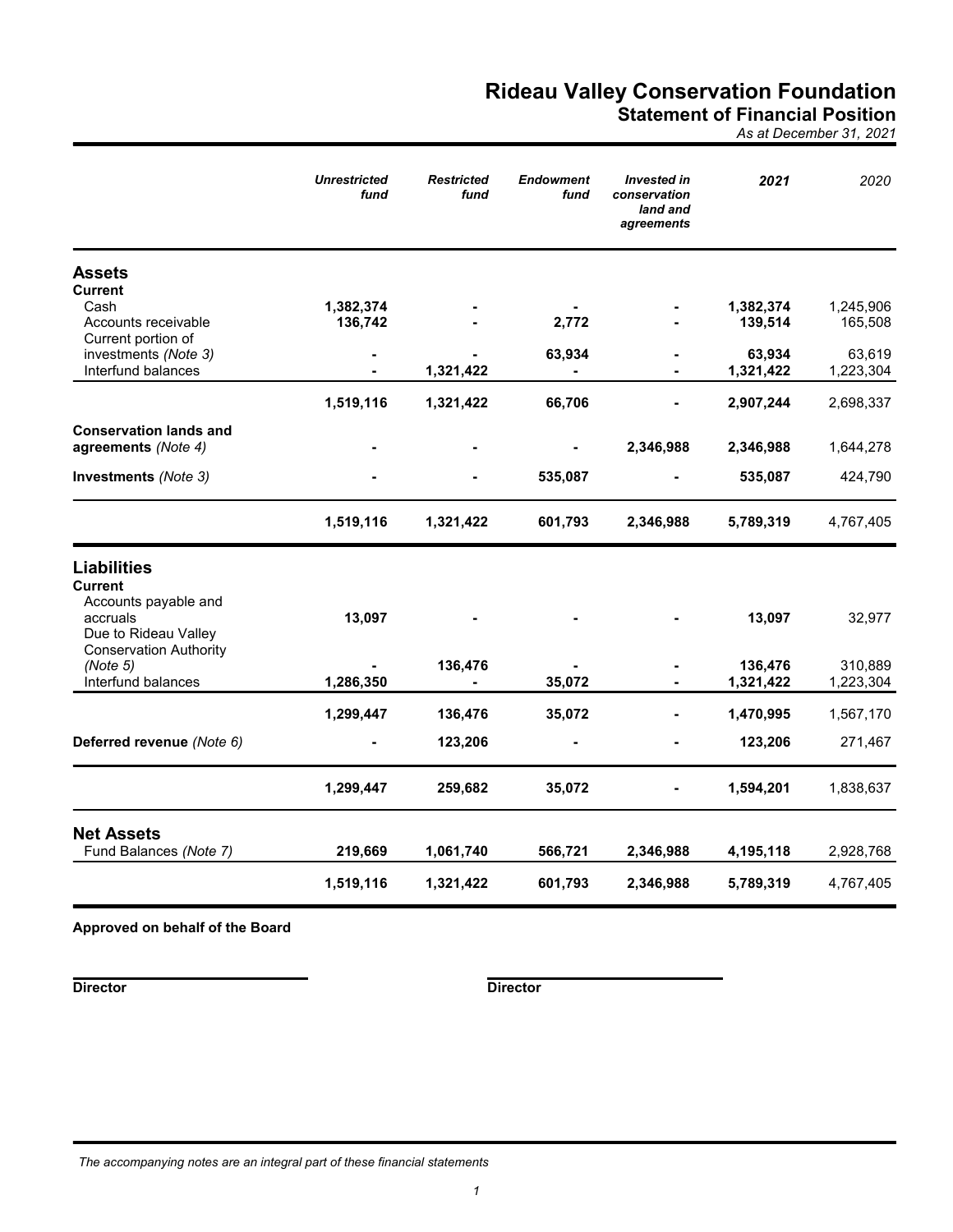# **Statement of Operations**

*For the year ended December 31, 2021*

|                                                                                                                                                                                                                              | <b>Unrestricted</b><br>fund                                                      | <b>Restricted</b><br>fund | <b>Endowment</b><br>fund | <b>Invested in</b><br>conservation<br>land and<br>agreements | 2021                                                                   | 2020                                                    |
|------------------------------------------------------------------------------------------------------------------------------------------------------------------------------------------------------------------------------|----------------------------------------------------------------------------------|---------------------------|--------------------------|--------------------------------------------------------------|------------------------------------------------------------------------|---------------------------------------------------------|
| <b>Revenue</b>                                                                                                                                                                                                               |                                                                                  |                           |                          |                                                              |                                                                        |                                                         |
| Donations - in kind                                                                                                                                                                                                          |                                                                                  |                           |                          | 693,000                                                      | 693,000                                                                | 165,500                                                 |
| Species at risk funds                                                                                                                                                                                                        | 63,812                                                                           | 391,854                   | 3,648                    |                                                              | 459,314                                                                | 361,191                                                 |
| Donation - general                                                                                                                                                                                                           | 13,927                                                                           | 64,063                    | 23,706                   |                                                              | 101,696                                                                | 68,558                                                  |
| Investment income                                                                                                                                                                                                            | 1,466                                                                            | 15,255                    | 31,047                   |                                                              | 47,768                                                                 | 15,290                                                  |
| HST rebate and other                                                                                                                                                                                                         | 12,632                                                                           |                           |                          |                                                              | 12,632                                                                 | 14,253                                                  |
| Project funding shorelines                                                                                                                                                                                                   |                                                                                  |                           |                          |                                                              |                                                                        |                                                         |
| naturalization                                                                                                                                                                                                               |                                                                                  |                           |                          |                                                              |                                                                        | 40,771                                                  |
| Government project                                                                                                                                                                                                           |                                                                                  |                           |                          |                                                              |                                                                        |                                                         |
| funding                                                                                                                                                                                                                      |                                                                                  | 100,000                   |                          |                                                              | 100,000                                                                | 2,000                                                   |
|                                                                                                                                                                                                                              | 91,837                                                                           | 571,172                   | 58,401                   | 693,000                                                      | 1,414,410                                                              | 667,563                                                 |
| <b>Expenses</b><br>Donations to the Rideau<br>Valley Conservation<br>Authority<br>Professional fees<br>Advertising<br>Licences and fees<br>Office supplies<br>Bank charges and interest<br>Fundraising<br>Supplies<br>Travel | 6,774<br>3,287<br>2,689<br>1,045<br>506<br>442<br>$\overline{\phantom{a}}$<br>76 | 133,057<br>184            |                          |                                                              | 133,057<br>6,774<br>3,287<br>2,689<br>1,045<br>506<br>442<br>184<br>76 | 297,107<br>12,274<br>7,649<br>1,385<br>629<br>20<br>854 |
| Remembrance Park                                                                                                                                                                                                             |                                                                                  |                           |                          |                                                              |                                                                        |                                                         |
| Cenotaph                                                                                                                                                                                                                     |                                                                                  |                           |                          |                                                              |                                                                        | 1,549                                                   |
|                                                                                                                                                                                                                              | 14,819                                                                           | 133,241                   |                          |                                                              | 148,060                                                                | 321,467                                                 |
| <b>Excess of revenue over</b><br>expenses                                                                                                                                                                                    | 77,018                                                                           | 437,931                   | 58,401                   | 693,000                                                      | 1,266,350                                                              | 346,096                                                 |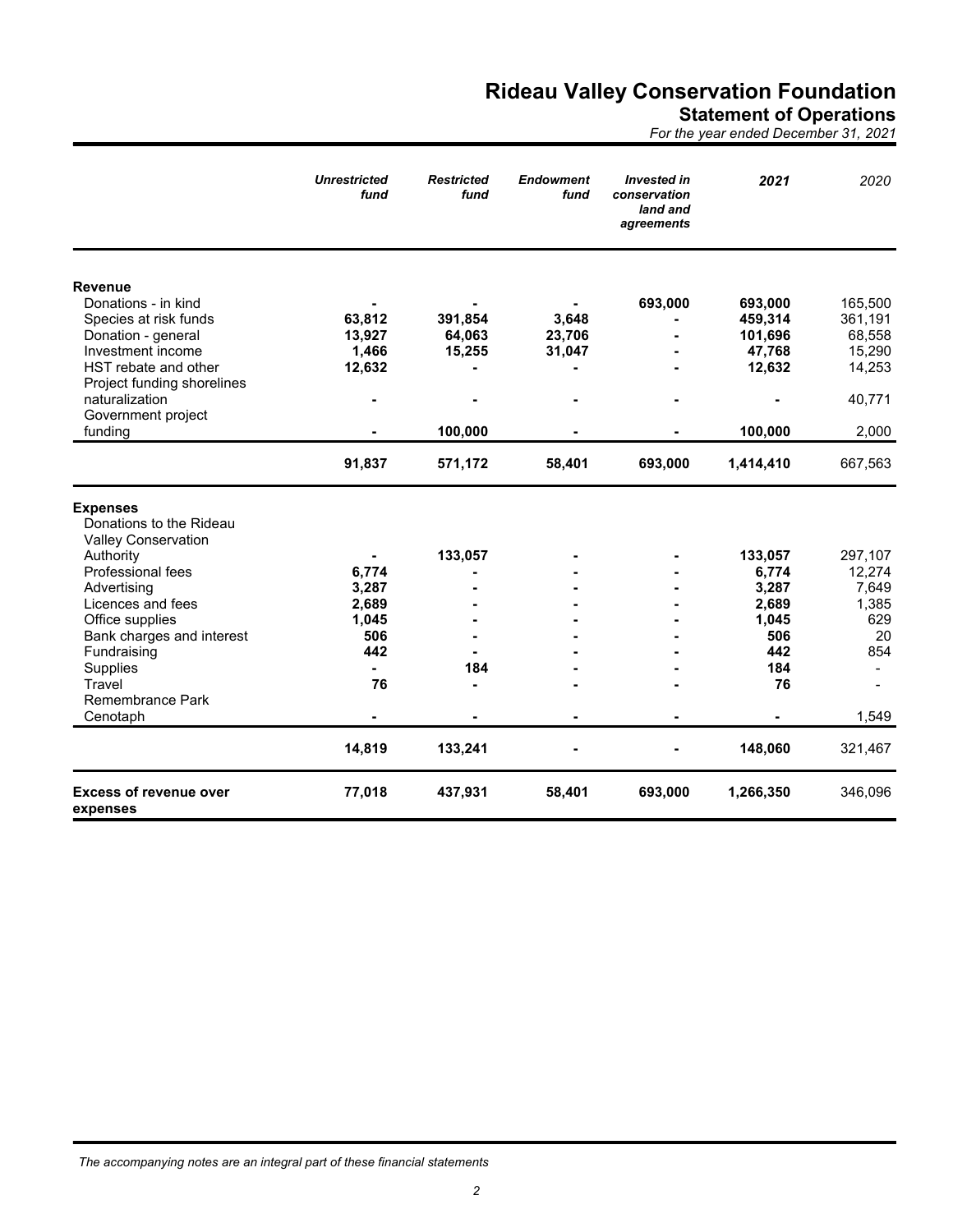**Statement of Changes in Net Assets** *For the year ended December 31, 2021*

|                                           | <b>Unrestricted</b><br>fund | <b>Restricted</b><br>fund | <b>Endowment</b><br>fund | <b>Invested in</b><br>conservation<br>land and<br>agreements | 2021      | 2020                     |
|-------------------------------------------|-----------------------------|---------------------------|--------------------------|--------------------------------------------------------------|-----------|--------------------------|
| Net assets, beginning of year             | 152,361                     | 623,809                   | 508,320                  | 1,644,278                                                    | 2,928,768 | 2,582,672                |
| <b>Excess of revenue over</b><br>expenses | 77,018                      | 437,931                   | 58.401                   | 693,000                                                      | 1,266,350 | 346,096                  |
| Transfer                                  | (9,710)                     | ٠                         | ۰                        | 9,710                                                        | ٠         | $\overline{\phantom{a}}$ |
| Net assets, end of year                   | 219,669                     | 1,061,740                 | 566,721                  | 2,346,988                                                    | 4,195,118 | 2,928,768                |

*The accompanying notes are an integral part of these financial statements*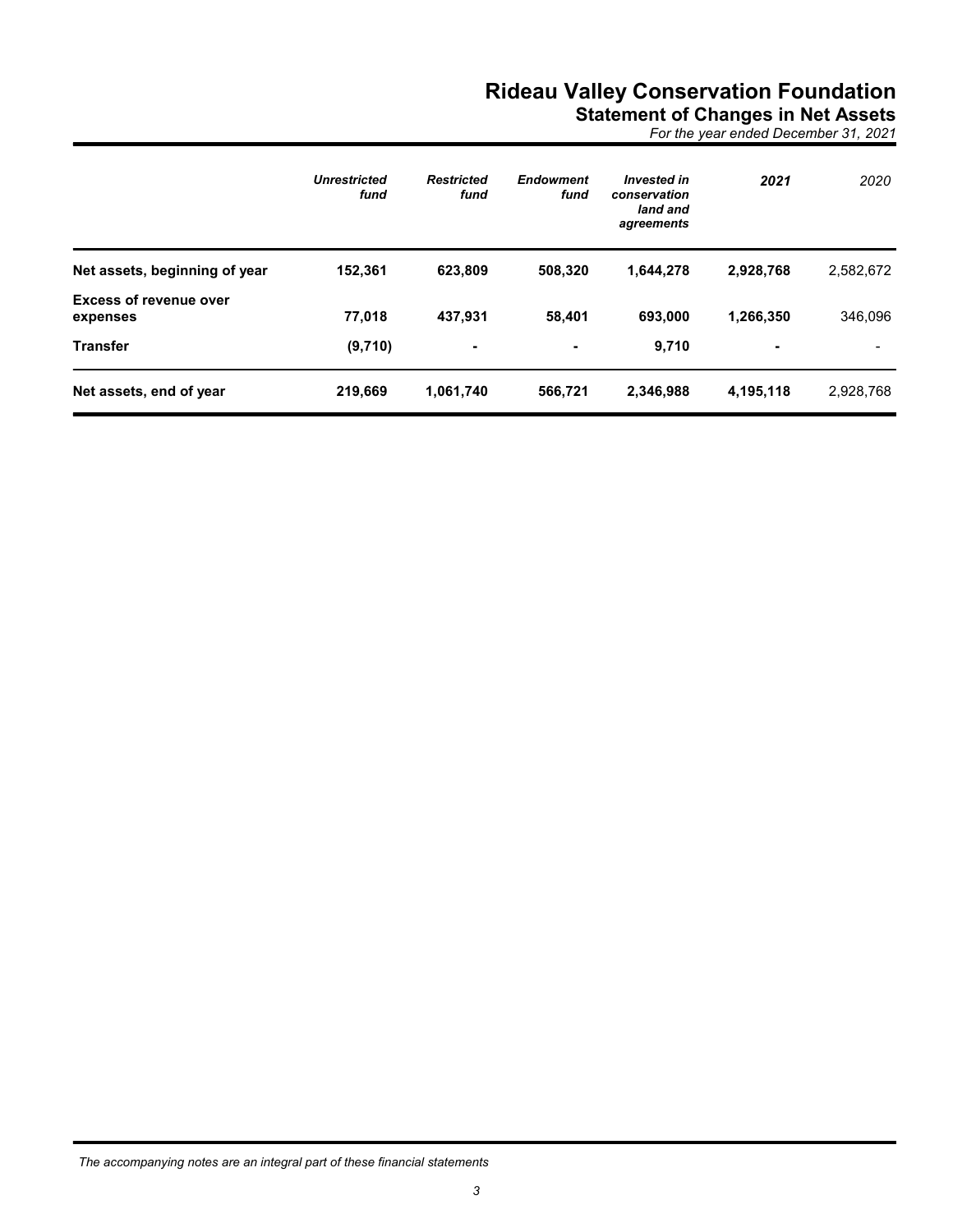**Statement of Cash Flows**

*For the year ended December 31, 2021*

|                                                                                                                              | 2021                                | 2020                              |
|------------------------------------------------------------------------------------------------------------------------------|-------------------------------------|-----------------------------------|
| Cash provided by (used for) the following activities                                                                         |                                     |                                   |
| <b>Operating</b><br>Excess of revenue over expenses<br>Non-cash increase in investments<br>Donations in-kind                 | 1,266,350<br>(46, 304)<br>(693,000) | 346,096<br>(7, 265)<br>(165, 500) |
| Changes in working capital accounts<br>Accounts receivable<br>Accounts payable and accruals<br>Deferred revenue              | 25,994<br>(19, 880)<br>(148, 261)   | (44, 549)<br>28,897<br>(48, 502)  |
|                                                                                                                              | 384,899                             | 109,177                           |
| <b>Financing</b><br>Advances from related party<br>Repayment of advances from related party                                  | 136,476<br>(310, 889)               | 310,889<br>(229, 134)             |
|                                                                                                                              | (174, 413)                          | 81,755                            |
| Investing<br>Purchase of conservation lands and agreements<br>Purchase of investments<br>Proceeds on disposal of investments | (9,710)<br>(126, 721)<br>62,413     | (5, 135)<br>(234, 446)<br>237,400 |
|                                                                                                                              | (74, 018)                           | (2, 181)                          |
| Increase in cash resources<br>Cash resources, beginning of year                                                              | 136,468<br>1,245,906                | 188,751<br>1,057,155              |
| Cash resources, end of year                                                                                                  | 1,382,374                           | 1,245,906                         |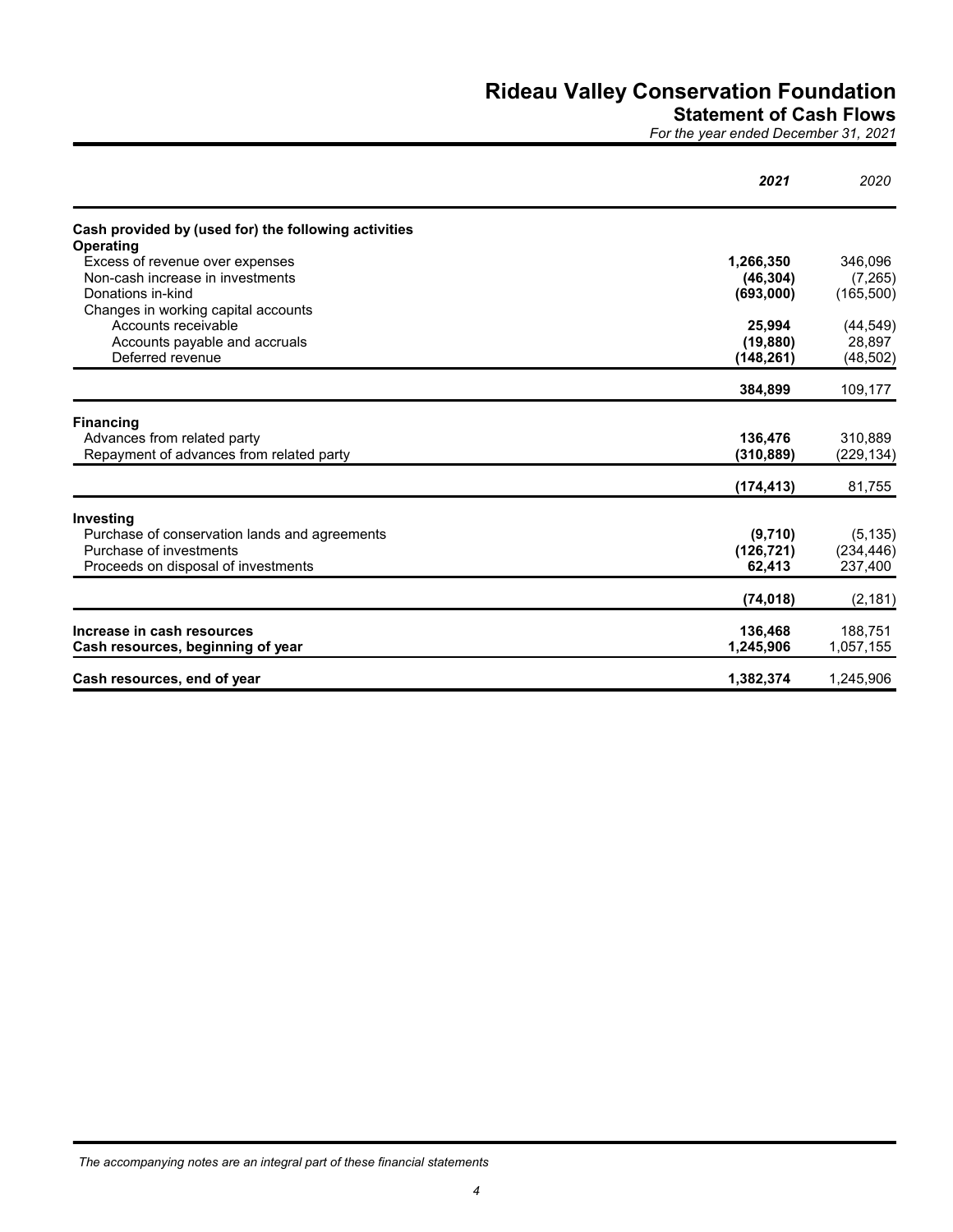## **1. Incorporation and nature of the organization**

Rideau Valley Conservation Foundation (the "Foundation") was incorporated without share capital under Part II of the Canada Corporations Act. The Foundation is a registered charity and is classified as a public foundation under Section 149.1(1) of the Income Tax Act (Canada) As such, the Foundation is exempt from income taxes and able to issue donation receipts for income tax.

The Foundation pools charitable gifts which are invested in perpetuity. The income earned on these funds is used to support the conservation programs of the Rideau Valley Conservation Authority (RVCA) to protect and conserve the lands and waters of the valley of the Rideau River in Eastern Ontario.

# **2. Significant accounting policies**

The financial statements have been prepared in accordance with Canadian accounting standards for not-for-profit organizations set out in Part III of the CPA Canada Handbook - Accounting, as issued by the Accounting Standards Board in Canada.

#### *Fund accounting*

The Foundation follows the restricted fund method of accounting for contributions, and maintains 4 funds: Unrestricted fund, Restricted fund, Endowment fund and Invested in conservation lands and agreements fund.

The Unrestricted Fund reports the Foundation's general fundraising, granting and administrative activities. At year-end, the Foundation may transfer a portion of its net fundraising revenue to its Restricted and Endowment Funds.

The Invested in conservation lands and agreements fund is a restricted fund that reports the Foundation's contributed and acquired properties.

The Endowment Fund reports the Foundation's resources contributed for endowment. Investment income earned on resources of the Endowment Fund and gains and losses on disposals of investments are reflected in the Endowment Fund.

The Restricted fund reports the Foundation's resources to be used for identified purposes as specified externally by donors or internally by the Board of Directors.

Interfund balances bear no interest, have no specific terms of repayment and are unsecured.

#### *Revenue recognition*

The Foundation uses the restricted fund method of accounting for contributions which includes government funding, donations and other grants.

Unrestricted contributions and donations are recorded as revenue of the Unrestricted Fund when received or receivable. Restricted contributions represent contributions received for specific purposes and are recorded as revenue of the appropriate Restricted Fund when received.

Endowment donations represent contributions received where only the income earned from the investment can be used. Endowment contributions are recognized as revenue in the Endowment Fund when received.

Revenue for services is recognized using the percentage-of-completion method. The percentage-of-completion is determined by relating the actual costs of work performed to date, to the current estimated total cost of the respective contracts. Deferred revenue represents the excess of billings to date over the amount of contract costs and profits recognized to date on the percentage-of-completion accounting method.

Investment income earned is recognized as revenue of the appropriate fund when earned. Investment losses are allocated in a manner consistent with investment income.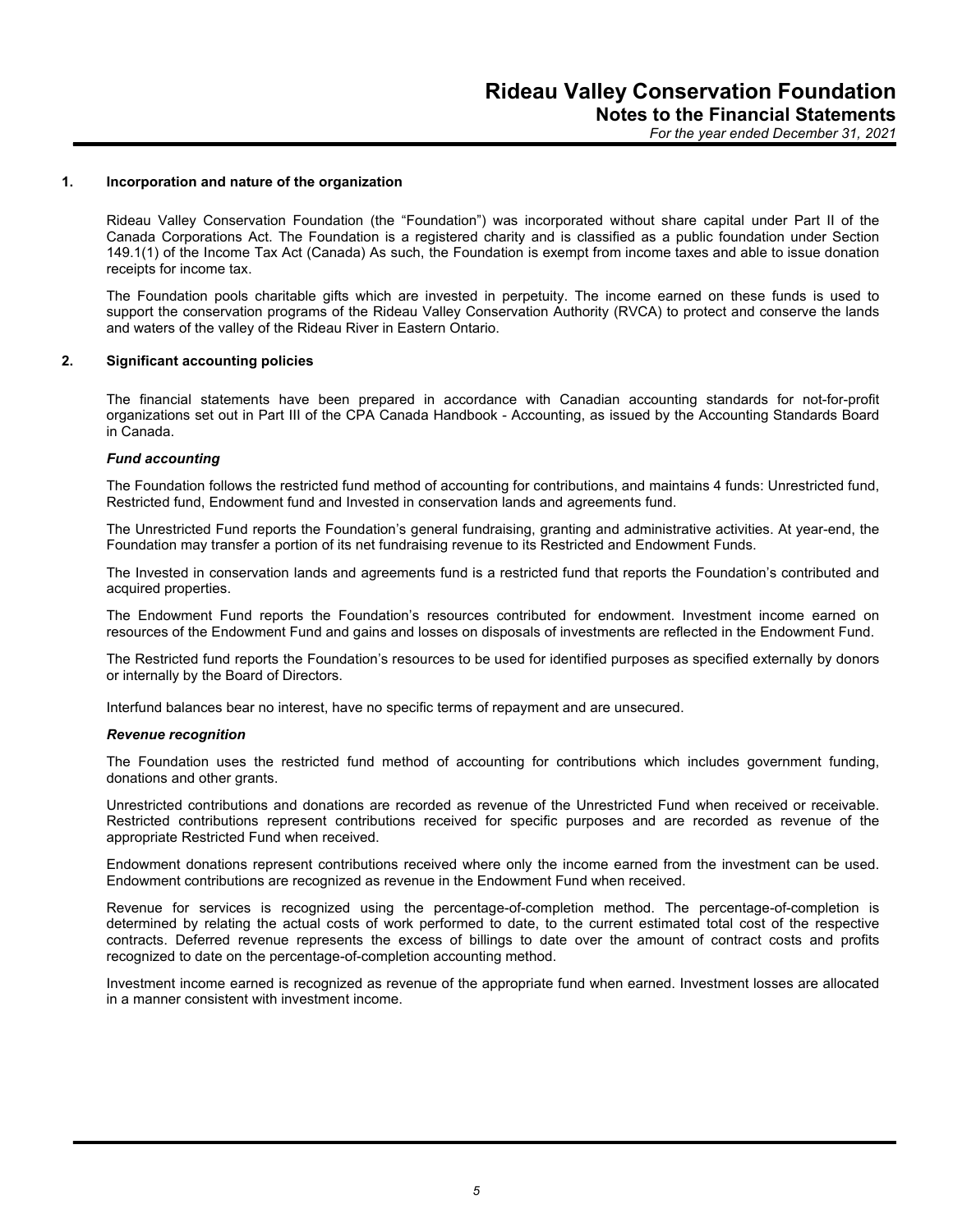## **2. Significant accounting policies** *(Continued from previous page)*

#### *Conservation Lands and Agreements*

Purchased conservation lands and agreements are recorded at cost when the title is transferred. Property acquired before 1988 is recorded at a nominal value of \$1.

Contributed conservation lands and agreements are recorded at fair market value when title is transferred. The contributions are recorded as revenue in the Invested in Conservation Lands and Agreements Fund when received.

Properties transferred to others are recorded as a reduction of conservation lands and agreements.

#### *Donated goods and services*

The Foundation may receive goods at no cost from various sources. Significant donations are recorded in the accounts at their estimated fair value at the date of the donation.

The Foundation also benefits from the services of volunteers. Because of the difficulty of determining their fair value, donated services are not recognized in these financial statements.

#### *Measurement uncertainty (use of estimates)*

The preparation of financial statements in conformity with Canadian accounting standards for not-for-profit organizations requires management to make estimates and assumptions that affect the reported amounts of assets and liabilities and disclosure of contingent assets and liabilities at the date of the financial statements, and the reported amounts of revenues and expenses during the reporting period.

Accounts receivable are stated after evaluation as to their collectability and an appropriate allowance for doubtful accounts is provided where considered necessary.

Contributed assets are stated after evaluation of any impairment in value resulting in a decrease of net realizable value where considered necessary.

By their nature, these judgments are subject to measurement uncertainty, and the effect on the financial statements of changes in such estimates and assumptions in future years could be material. These estimates and assumptions are reviewed periodically and, as adjustments become necessary they are reported in excess of revenues over expenses in the years in which they become known.

#### *Financial instruments*

The Foundation recognizes financial instruments when the Foundation becomes party to the contractual provisions of the financial instrument.

#### **Arm's length financial instruments**

Financial instruments originated/acquired or issued/assumed in an arm's length transaction ("arm's length financial instruments") are initially recorded at their fair value.

At initial recognition, the Foundation may irrevocably elect to subsequently measure any arm's length financial instrument at fair value. The Foundation has not made such an election during the year.

The Foundation subsequently measures investments in equity intruments quoted in an active market at fair value. Fair value is determined by published price quotations.

All other financial assets and liabilities are subsequently measured at amortized cost.

Transaction costs and financing fees directly attributable to the origination, acquisition, issuance or assumption of financial instruments subsequently measured at fair value are immediately recognized in excess of revenue over expenses. Conversely, transaction costs and financing fees are added to the carrying amount for those financial instruments subsequently measured at cost or amortized cost.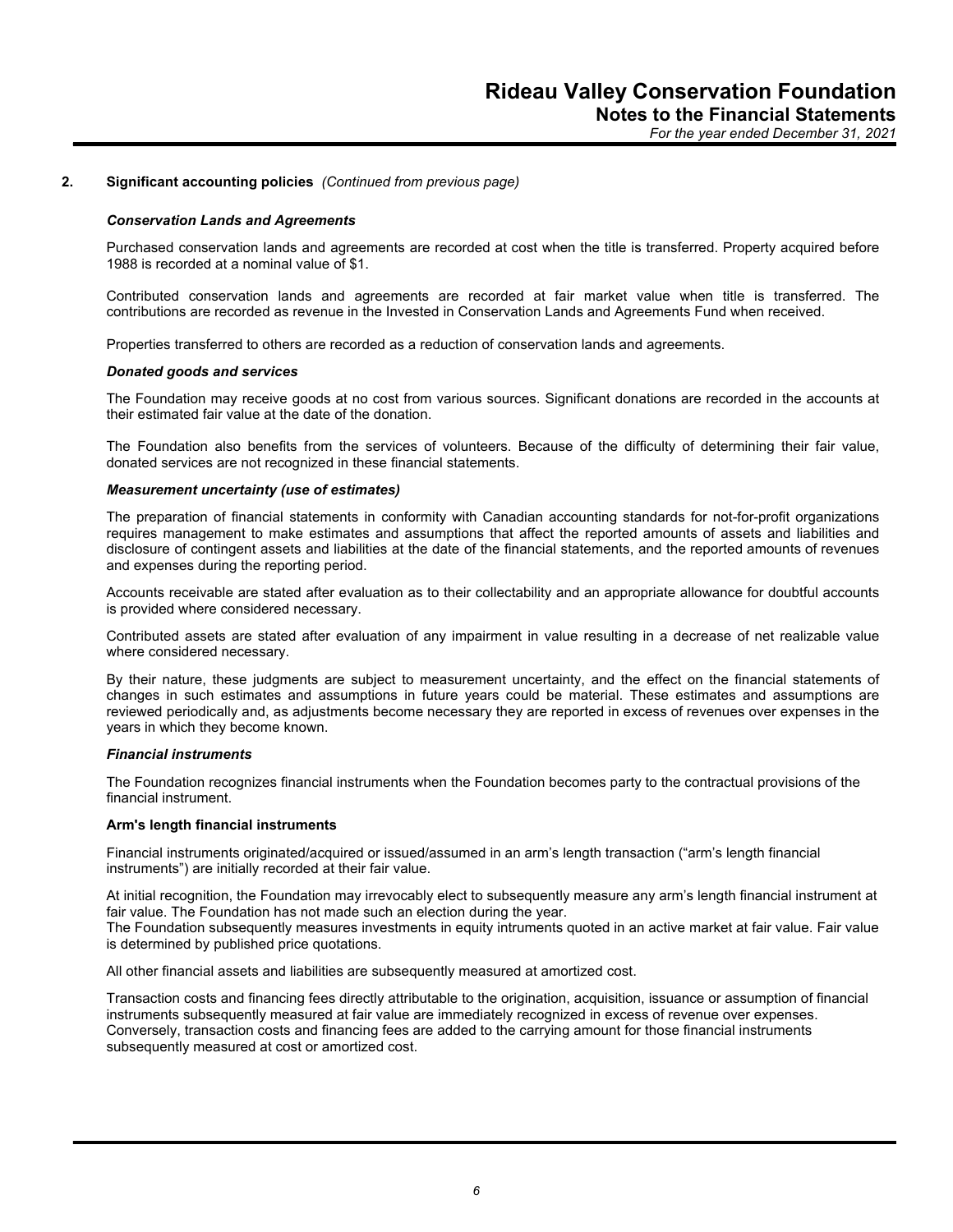# **2. Significant accounting policies** *(Continued from previous page)*

## **Related party financial instruments**

The Foundation initially measures the following financial instruments originated/acquired or issued/assumed in a related party transaction ("related party financial instruments") at fair value:

- Investments in equity instruments quoted in an active market
- Debt instruments quoted in an active market
- Debt instruments when the inputs significant to the determination of its fair value are observable (directly or indirectly)
- Derivative contracts.

All other related party financial instruments are measured at cost on initial recognition. When the financial instrument has repayment terms, cost is determined using the undiscounted cash flows, excluding interest, dividend, variable and contingent payments, less any impairment losses previously recognized by the transferor. When the financial instrument does not have repayment terms, but the consideration transferred has repayment terms, cost is determined based on the repayment terms of the consideration transferred. When the financial instrument and the consideration transferred both do not have repayment terms, the cost is equal to the carrying or exchange amount of the consideration transferred or received (refer to Note 5).

At initial recognition, the Foundation may elect to subsequently measure related party debt instruments that are quoted in active market, or that have observable inputs significant to the determination of fair value, at fair value.

The Foundation has not made such an election during the year, thus all such related party debt instruments are subsequently measured at amortized cost.

Financial instruments that were initially measured at cost and derivatives that are linked to, and must be settled by, delivery of unquoted equity instruments of another entity, are subsequently measured using the cost method less any reduction for impairment.

Transaction costs and financing fees directly attributable to the origination, acquisition, issuance or assumption of related party financial instruments are immediately recognized in excess of revenue over expenses.

#### **Financial asset impairment**

The Foundation assesses impairment of all its financial assets measured at cost or amortized cost. The Foundation groups assets for impairment testing when available information is not sufficient to permit identification of each individually impaired financial asset in the group and/or there are numerous assets affected by the same factors or no asset is individually significant. Management considers whether the issuer is having significant financial difficulty; whether there has been a breach in contract, such as a default or delinquency in interest or principal payments in determining whether objective evidence of impairment exists. When there is an indication of impairment, the Foundation determines whether it has resulted in a significant adverse change in the expected timing or amount of future cash flows during the year.

With the exception of related party debt instruments initially measured at cost, the Foundation reduces the carrying amount of any impaired financial assets to the highest of: the present value of cash flows expected to be generated by holding the assets; the amount that could be realized by selling the assets at the statement of financial position date; and the amount expected to be realized by exercising any rights to collateral held against those assets.

For related party debt instruments initially measured at cost, the Foundation reduces the carrying amount of the asset (or group of assets), to the highest of: the undiscounted cash flows expected to be generated by holding the asset, or group of similar assets, excluding the interest and dividend payments of the instrument; the present value of cash flows expected to be generated by holding the assets; the amount that could be realized by selling the assets at the statement of financial position date; and the amount expected to be realized by exercising any rights to collateral held against those assets.

Any impairment, which is not considered temporary, is included in current year excess of revenue over expenses.

The Foundation reverses impairment losses on financial assets when there is a decrease in impairment and the decrease can be objectively related to an event occurring after the impairment loss was recognized. The amount of the reversal is recognized in excess of revenue over expenses in the year the reversal occurs.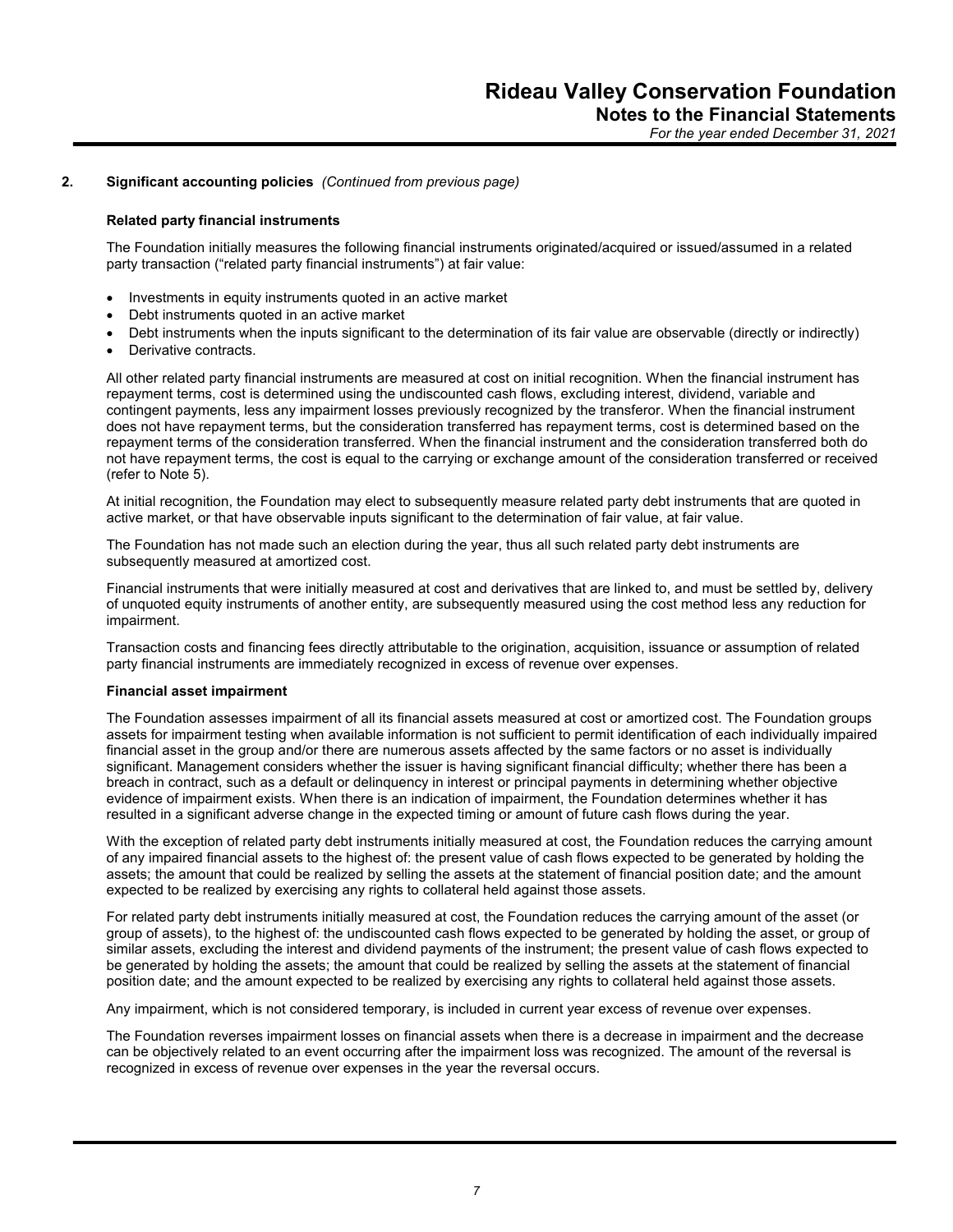# **3. Investments**

Fixed income investments are comprised of Guaranteed Investment Certificates with maturity dates from 2022 to 2026 (2020 - 2021 to 2025), earning interest from 0.85% to 2.56% (2020 - 2.06% to 2.56%).

| Investments are comprised of the following: |         |         |
|---------------------------------------------|---------|---------|
|                                             | 2021    | 2020    |
| Measured at cost:                           |         |         |
| Fixed income                                | 367,450 | 324,328 |
| Less: current portion                       | 63,934  | 63,619  |
|                                             | 303,516 | 260,709 |
|                                             |         |         |
| Measured at fair value:                     |         |         |
| Preferred shares                            | 5,880   | 4,230   |
| Mutual funds                                | 225,691 | 159,851 |
|                                             | 231,571 | 164,081 |
|                                             | 535,087 | 424,790 |

# **4. Conservation Land and Agreements**

The properties held at year end include:

| <b>Property</b>                 | Date of Acquisition | 2021      | 2020      |
|---------------------------------|---------------------|-----------|-----------|
| <b>Bula</b>                     | December 8, 1997    | 150,000   | 150,000   |
| McEwen                          | June 9, 1998        | 112,500   | 112,500   |
| McApline                        | October 27, 2998    | 10,100    | 10,100    |
| Meisel                          | September 19, 2000  | 137,200   | 137,200   |
| O & Y Sawmill Creek             | December 21, 2000   | 50,000    | 50,000    |
| Weiss                           | October 25, 2002    | 104,500   | 104,500   |
| Wiseman                         | November 3, 2003    | 5,500     | 5,500     |
| Curtis                          | September 14, 2004  | 35,500    | 35,500    |
| Fournier (Merrickville Estates) | December 1, 2006    |           |           |
| Fine                            | February 8, 2009    | 25,000    | 25,000    |
| <b>Boucher</b>                  | December 8, 2009    | 80,000    | 80,000    |
| <b>Brown</b>                    | February 8, 2010    | 28,000    | 28,000    |
| Loucks (Easment)                | May 9, 2010         | 115,000   | 115,000   |
| <b>Beals</b>                    | October 5, 2010     | 6,000     | 6,000     |
| Furesz                          | October 28, 2010    | 90,000    | 90,000    |
| Alexander                       | November 5, 2010    | 315,000   | 315,000   |
| <b>Lanark County</b>            | March 4, 2010       |           |           |
| Manning MacPherson              | March 8, 2011       | 50,934    | 50,934    |
| Haire                           | December 5, 2012    | 22,000    | 22,000    |
| Ruiter                          | January 16, 2016    | 22,000    | 22,000    |
| Medley                          | April 18, 2016      | 35,000    | 35,000    |
| De Pencier                      | April 25, 2017      | 6         | 6         |
| <b>Rideau Trail</b>             | April 25, 2017      |           |           |
| Kazckowsii                      | December 21, 2017   | 41,725    | 41,725    |
| <b>Struthers</b>                | February 22, 2018   | 37,675    | 37,675    |
| McKay                           | February 3, 2020    | 60,254    | 60,254    |
| <b>Drolet</b>                   | December 3, 2020    | 110,381   | 110,381   |
| MacDougall                      | October 21, 2021    | 702,710   |           |
|                                 |                     | 2,346,988 | 1,644,278 |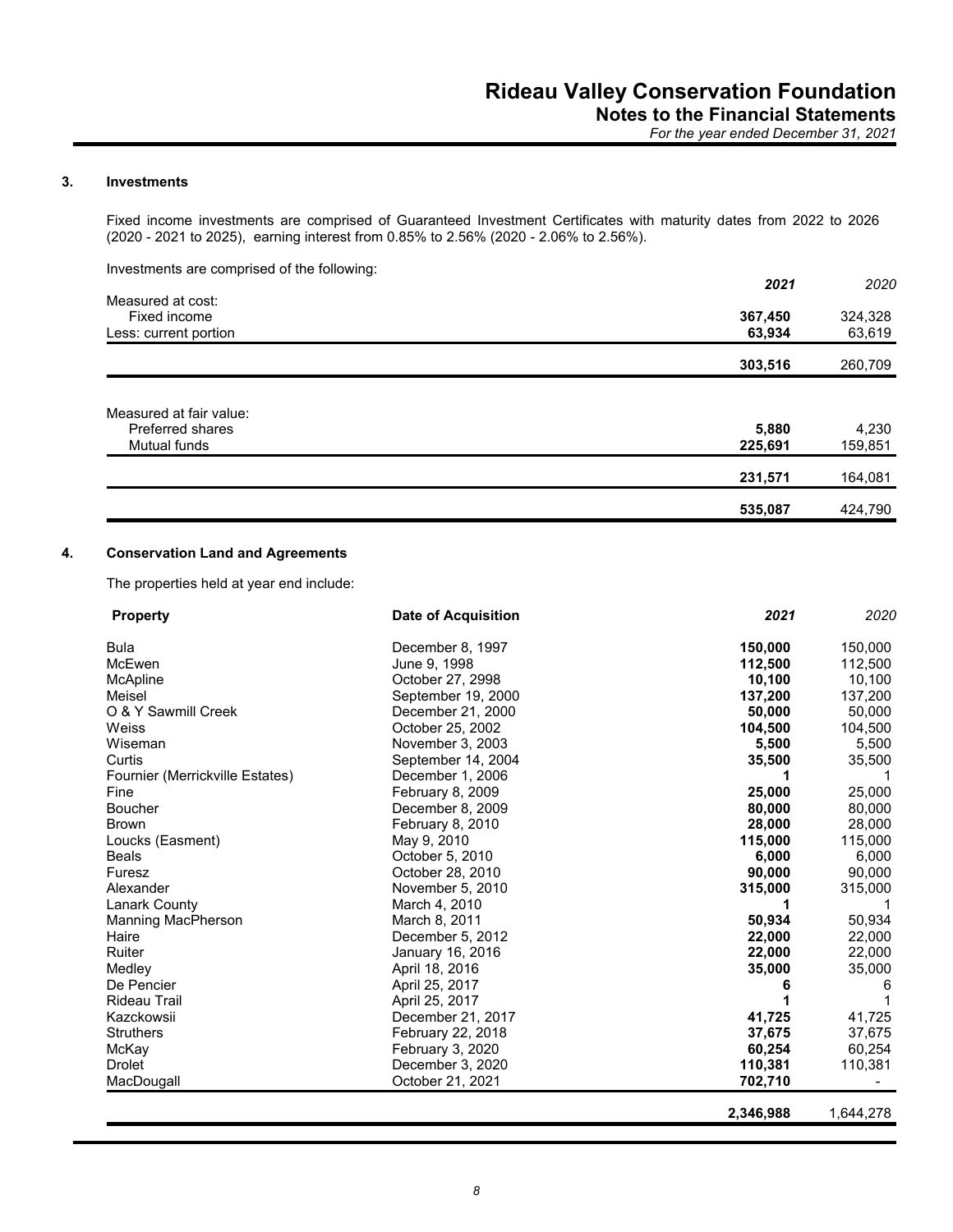# **5. Related party transactions**

The Rideau Valley Conservation Authority ("RVCA") has an economic interest in the Foundation and as such, the Foundation is considered a significantly influenced not-for-profit organization. Services such as administration are provided at nil cost to the Foundation by RVCA. During the year, the Foundation was invoiced \$136,476 (2020 - \$310,889) for nonadministration services provided from RVCA which is outstanding at year end. Amounts owing are due on demand, noninterest-bearing and have no specific terms of repayment but are expected to be paid after the Foundation's Annual General Meeting, held annually in June.

The Foundation funds are used to support RVCA's programs to protect and conserve the lands and waters of the valley of the Rideau River in Eastern Ontario. RVCA is established under the Conservation Authorities Act of Ontario and is exempt from income taxes. All transactions are in the normal course of operations and are measured at the exchange amount, which is the amount of consideration established and agreed to by the related parties.

## **6. Deferred revenue**

The deferred revenue reported in the restricted fund consists of reforestoration services which will be rendered over the course of future periods. Recognition of these amounts as revenue is deferred to periods when the specified expenditures are made. The revenue related to these items is recorded under the species at risk balance on the statement of operations. Changes in the deferred revenue account are as follows:

|                                                    | 2021       | 2020       |
|----------------------------------------------------|------------|------------|
| Balance, beginning of year                         | 271.467    | 319.969    |
| Amount received during the year                    | 262,353    | 177.147    |
| Less: Amount recognized as revenue during the year | (410, 614) | (225, 649) |
| Balance, end of year                               | 123.206    | 271.467    |

# **7. Fund Balances**

|                                                                                                    | Opening<br><b>Balance</b> | Donations &<br>Investment<br>Income | <b>Transfers</b><br>(to)/from<br><b>Other Funds</b> | <b>Expenses</b> | <b>Funds</b><br>transferred to<br><b>RVCA or</b><br>Other<br><b>Organizations</b> | <b>Closing</b><br><b>Balance</b> |
|----------------------------------------------------------------------------------------------------|---------------------------|-------------------------------------|-----------------------------------------------------|-----------------|-----------------------------------------------------------------------------------|----------------------------------|
| <b>Unrestricted Fund</b>                                                                           | 152,361                   | 91,837                              | (9,710)                                             | (14, 819)       |                                                                                   | 219,669                          |
| Invested in conservation land<br>and agreements                                                    | 1,644,278                 | 693,000                             | 9,710                                               |                 | ۰                                                                                 | 2,346,988                        |
| Internally restricted                                                                              |                           |                                     |                                                     |                 |                                                                                   |                                  |
| <b>Operations Reserve</b>                                                                          | 30,000                    |                                     |                                                     |                 |                                                                                   | 30,000                           |
| Environmental Land Fund (ELF)                                                                      | 29,735                    | 241                                 |                                                     |                 |                                                                                   | 29,976                           |
| Foundation Legal Defence Fund                                                                      | 1,000                     |                                     |                                                     |                 |                                                                                   | 1,000                            |
| Foundation Land Acquisition Fund                                                                   | 159,921                   | 14,605                              |                                                     |                 |                                                                                   | 174,526                          |
| <b>Steve Simmering Fund</b>                                                                        | 62,482                    |                                     |                                                     |                 |                                                                                   | 62,482                           |
| Total internally restricted                                                                        | 283,138                   | 14,846                              |                                                     |                 |                                                                                   | 297,984                          |
| <b>Externally restricted</b><br><b>Barn Swallow</b><br><b>Baxter</b><br>Baxter Accessible Washroom | 55,749                    | 7,100<br>100,000                    | $\qquad \qquad \blacksquare$                        |                 |                                                                                   | 7,100<br>55,749<br>100,000       |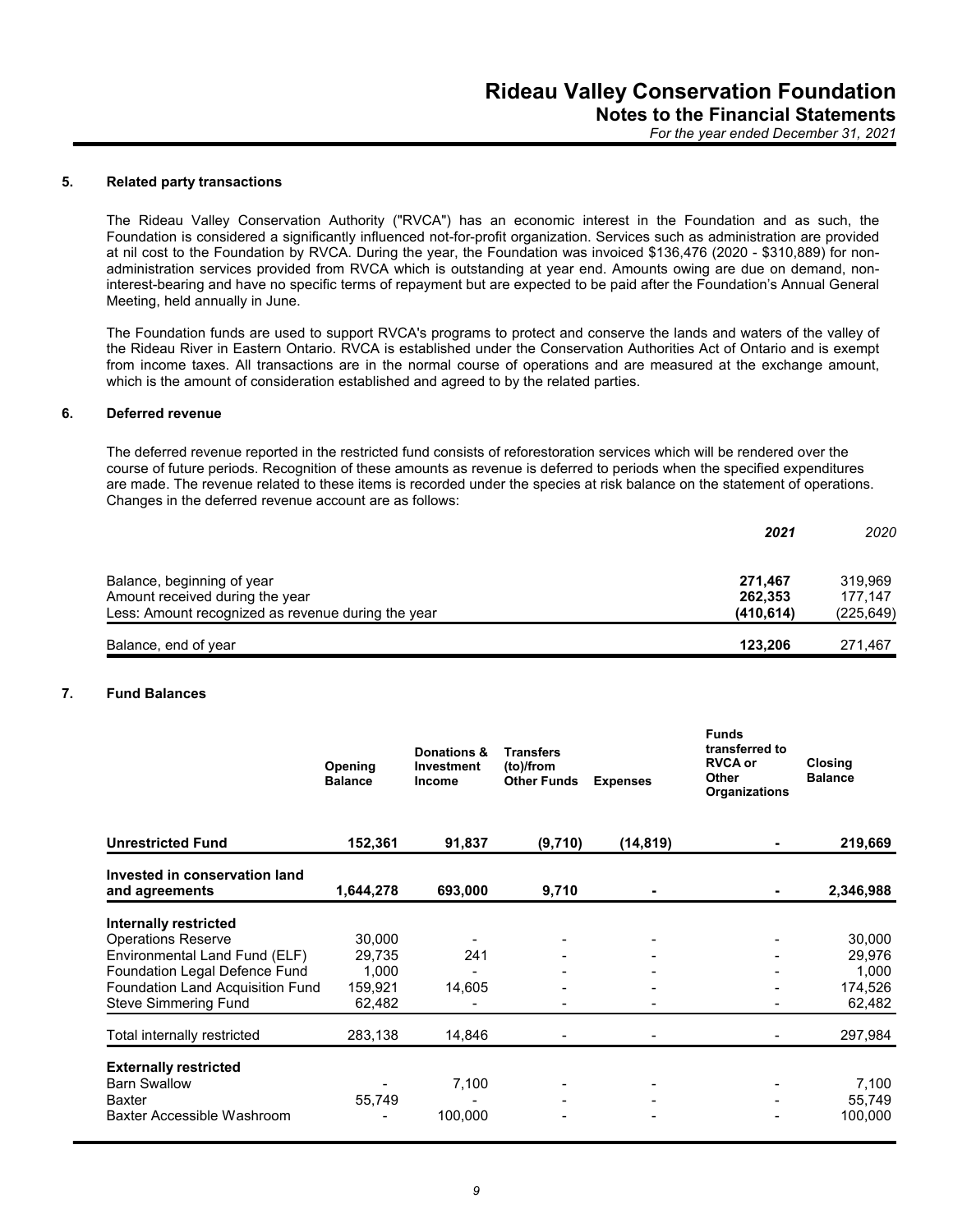# **Notes to the Financial Statements**

*For the year ended December 31, 2021*

| <b>Total Endowment Fund</b>                                                   | 508,320         | 58,401          |       |            | 566,721         |
|-------------------------------------------------------------------------------|-----------------|-----------------|-------|------------|-----------------|
| Unrealized Loss or Gain                                                       | 54,229          | 31,047          |       |            | 85,276          |
| Gerald Williams Endowment Fund                                                | 45,593          | 1,002           |       |            | 46,595          |
| Legget Endowment Fund                                                         | 10,000          |                 |       |            | 10,000          |
| <b>Endowment Fund</b><br><b>Steve Simmering Land</b><br><b>Endowment Fund</b> | 398,498         | 26,352          |       |            | 424,850         |
| <b>Total Restricted Fund</b>                                                  | 623,809         | 571,172         | (184) | (133, 057) | 1,061,740       |
|                                                                               |                 |                 |       |            |                 |
| Total externally restricted                                                   | 340,671         | 556,326         | (184) | (133, 057) | 763,756         |
| <b>Habitat Restoration</b>                                                    | 500             | 1,675           |       |            | 2,175           |
| <b>WSES: Wolfe Lake Fish</b>                                                  |                 |                 |       |            |                 |
| <b>WSES: Watershed Planning</b>                                               | 880             | 1,612           |       |            | 2,492           |
| W. Nicol Foundation Fund                                                      | 20,000          |                 |       |            | 20,000          |
| SS: Shoreline Naturalization                                                  | 2,096           |                 |       |            | 2,096           |
| SS: Healthy Watershed Project                                                 | 15,086          |                 |       |            | 15,086          |
| Fund (Meisel)                                                                 | 6,205           | 500             |       |            | 6,705           |
| Sandi Slater Memorial                                                         |                 |                 |       |            |                 |
| Remembrance Park                                                              | 6,925           | 1,193           |       |            | 8,118           |
| <b>Otty Lake Association</b>                                                  | 1,150           |                 |       |            | 1,150           |
| <b>River</b>                                                                  | 1,011           | 43,665          |       | (14, 469)  | 30,207          |
| NAK Abbottsville Crossing Carp                                                |                 |                 |       |            |                 |
| Mud Creek Landscaping                                                         |                 | 88,299          |       | (13,087)   | 75,212          |
| Modern Niagara                                                                |                 | 60,000          |       |            | 60,000          |
| <b>Marsh Restoration Project</b>                                              | 26,927          |                 |       |            | 26,927          |
| Motts Mills Dam & Hutton                                                      |                 |                 |       |            |                 |
| Maintenance                                                                   | 193             |                 |       |            | 193             |
| Memorial Bench Program                                                        |                 |                 |       |            |                 |
| Memorial Bench Program (CLMS)                                                 | 14,326          | 2,000           |       |            | 16,326          |
| Lawson Foundation                                                             |                 | 5,000           |       |            | 5,000           |
| Kids in the Woods                                                             | 5,260           | 500             |       |            | 5,760           |
| <b>Hydro Pollinator</b>                                                       |                 | 25,950          |       | (23, 354)  | 2,596           |
| Hydro Cambrian Road Project                                                   |                 | 86,418          |       | (20, 942)  | 65,476          |
| Friends of the Jock River                                                     | 4,190           |                 |       |            | 4,190           |
| Forestry Program (SAR)                                                        | 37,976          | 12,922          |       |            | 50,898          |
| Forestry Program (Tree Planting)                                              |                 | 40,281          |       | (40, 281)  |                 |
| Memorial Fund)                                                                | 1,963           | 6,294           |       | (8,257)    |                 |
| Forestry Program (Living                                                      |                 |                 |       |            |                 |
| Forestry Program (Carbon Neutral)                                             |                 | 12,667          |       | (12, 667)  | 21,941          |
| Foley Mountain Conservation Area                                              | 20,016          | 1,925           |       |            |                 |
| <b>CLMS</b><br>Don Maciver Memorial                                           | 60,729<br>6,989 | 26,599<br>1,254 |       |            | 87,328<br>8,243 |
| <b>Chapman Mills</b>                                                          | 11,641          |                 |       |            | 11,641          |
| City Stream Watch                                                             |                 | 674             |       |            | 674             |
| Butternut (SAR)                                                               | 19,980          | 22,900          |       |            | 42,880          |
| <b>Butterfly Garden</b>                                                       | 1,550           |                 | (184) |            | 1,366           |
| Bobolink (SAR)                                                                | 7,245           |                 |       |            | 7,245           |
| <b>Beryl Gaffney Park Improvements</b>                                        | 9,000           |                 |       |            | 9,000           |
| <b>Baxter River Cabin Improvements</b>                                        | 568             |                 |       |            | 568             |
| <b>Baxter Nature for All</b>                                                  | 2,516           | 6,898           |       |            | 9,414           |
|                                                                               |                 |                 |       |            |                 |

**7. Fund balances** *(Continued from previous page)*

**Total Fund Balances 2,928,768 1,414,410 - (15,003) (133,057) 4,195,118**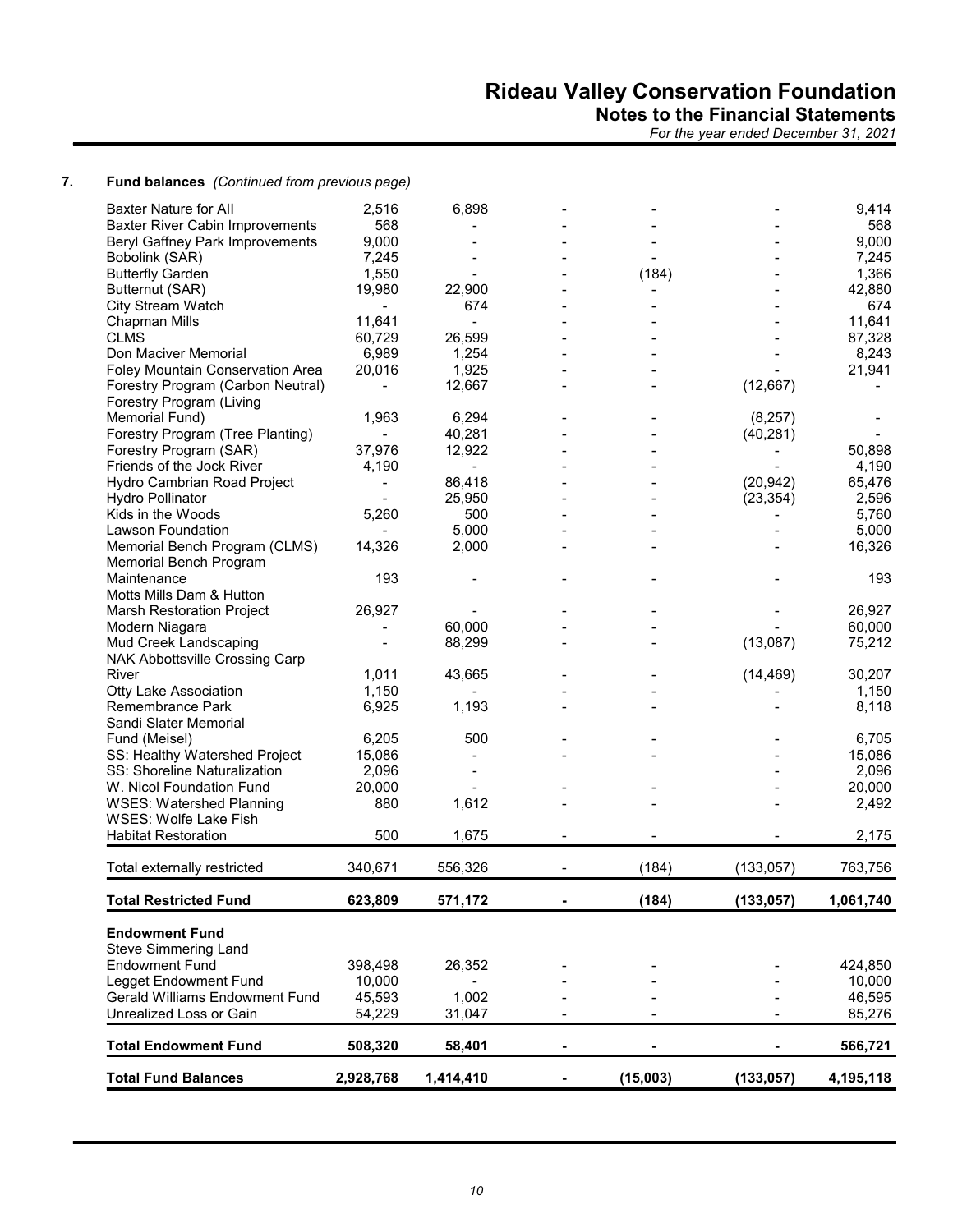#### **8. Financial instruments**

The Foundation, as part of its operations, carries a number of financial instruments. It is management's opinion that the Foundation is not exposed to significant interest, currency, credit, liquidity or other price risks arising from these financial instruments except as otherwise disclosed.

## *Credit risk*

Credit risk arises from the possibility that the entities to which the Foundation provides services to may experience difficulty and be unable to fulfill their obligations. The Foundation is exposed to financial risk that arises from the credit quality of the entities to which is provides services. The Foundation does not have a significant exposure to any individual customer or counter party. As a result, the requirement for credit risk related reserves for accounts receivable is minimal.

#### *Interest rate risk*

Interest rate risk arises from the possibility that the value of, or cash flows related to, a financial instrument will fluctuate as a result of changes to the market interest rates. The Foundation is exposed to financial risk that arises from the interest rate differentials between the market interest rate and the rates on its cash and cash equivalents and fixed income invesments. Changes in variable rates could cause unanticipated fluctuations in the Foundation's operating results.

#### *Other price risk*

Other price risk is the risk that the fair value or future cash flows of a financial instrument will fluctuate because of changes in market prices (other than those arising from interest rate risk or foreign currency risk), whether those changes are caused by factors specific to the individual financial instrument or its issuer, or factors affecting all similar financial instruments traded in the market. The Foundation is exposed to other price risk on its investment holdings valued at fair market value.

## **9. Significant event**

In the prior year, there was a global outbreak of COVID-19 (coronavirus), which has had a significant impact on businesses through the restrictions put in place by the Canadian, provincial and municipal governments regarding travel, business operations and isolation/quarantine orders. This continues to impact the ability to collect donations, fundraising and offer programming however the ability of the Foundation to provide their forestry services has not been largely affected.

# **10. Change in accounting policies**

# *Financial instruments*

# **Financial instruments in a related party transaction, risk disclosures and other amendments**

Effective January 1, 2021 (hereafter referred to as the "initial date of application"), the Foundation adopted the Accounting Standards Board's revised recommendations for the measurement and disclosure of financial instruments in a related party transaction, as well as revisions to risk disclosures, in Section 3856 *Financial Instruments.* The revised standard provides additional guidance and requirements for the measurement of financial instruments originated/acquired or issued/assumed in a related party transaction ("related party financial instruments").

Revised Section 3856 clarifies that an entity must provide relevant entity-specific information to enable users to evaluate the nature and extent of each type of risk arising from financial instruments. The amendments remove the requirement to separately disclose the risks arising from derivatives from the risks arising from other financial instruments.

Revised Section 3856 requires the following related party financial instruments to be initially measured at fair value:

- Investments in equity instruments quoted in an active market
- Debt instruments quoted in an active market
- Debt instruments when the inputs significant to the determination of its fair value are observable (directly or indirectly)
- Derivative contracts.